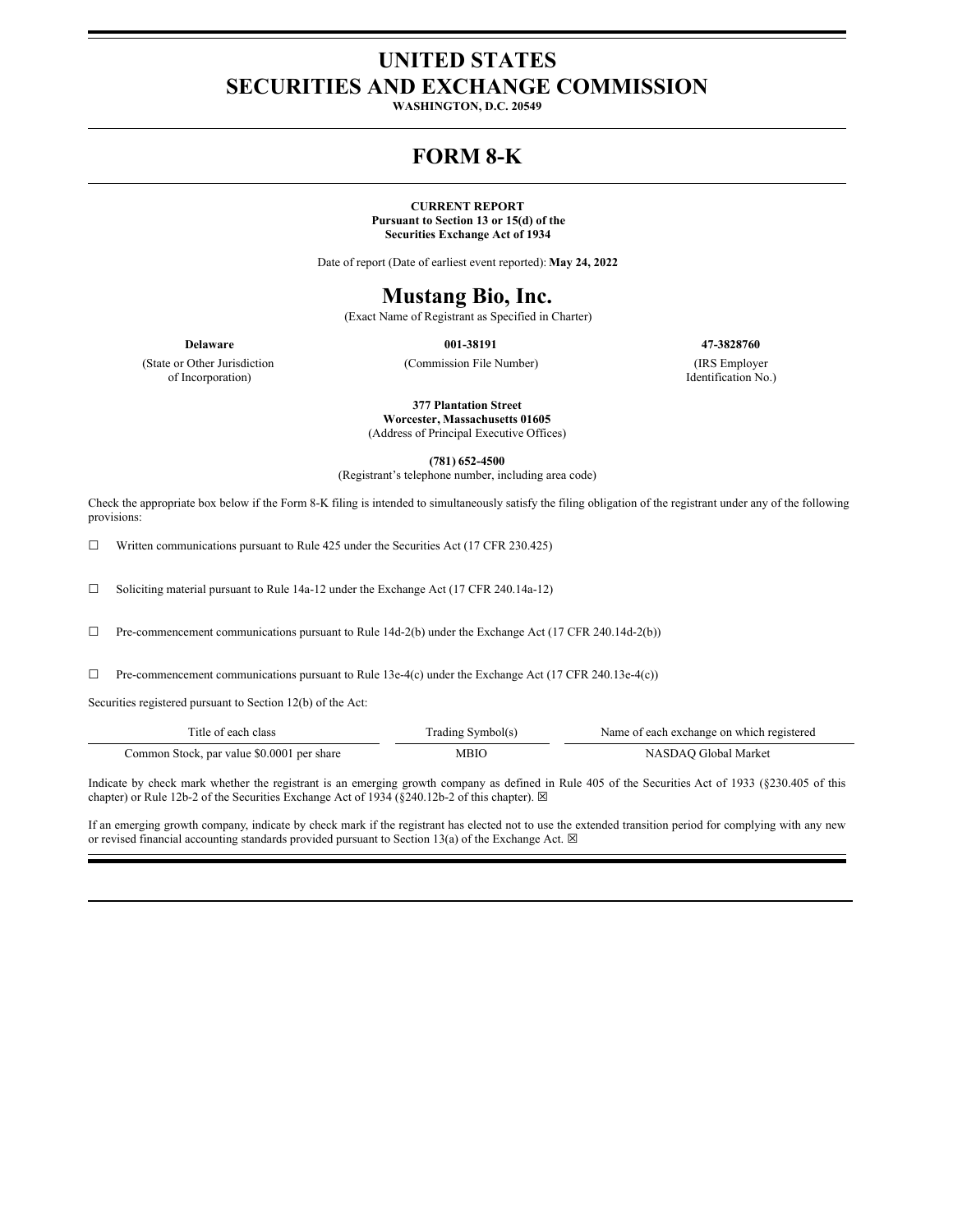#### Item 3.01 Notice of Delisting of Failure to Satisfy a Continued Listing Rule or Standard; Transfer of Listing.

On May 24, 2022, Mustang Bio, Inc. (the "Company") received a letter from the Listing Qualifications Staff (the "Staff") of The Nasdaq Stock Market LLC ("Nasdaq") indicating that the bid price of the Company's common stock, par value \$0.0001 per share (the "Common Stock"), had closed below \$1.00 per share for 30 consecutive business days and, as a result, the Company is not in compliance with Nasdaq Listing Rule 5550(a)(2), which sets forth the minimum bid price requirement for continued listing on The Nasdaq Capital Market.

Nasdaq's notice has no immediate effect on the listing of the Company's ordinary shares on Nasdaq. Pursuant to Nasdaq Listing Rule 5810(c)(3)(A), the Company was afforded a 180-calendar day grace period, through November 21, 2022, to regain compliance with the bid price requirement. Compliance can be achieved by evidencing a closing bid price of at least \$1.00 per share for a minimum of ten consecutive business days (but generally not more than 20 consecutive business days) during the 180-calendar day grace period.

If the Company does not regain compliance with the bid price requirement by November 21, 2022, the Company may be eligible for an additional 180-calendar day compliance period so long as it satisfies the criteria for initial listing on The Nasdaq Stock Market and the continued listing requirement for market value of publicly held shares and the Company provides written notice to Nasdaq of its intention to cure the deficiency during the second compliance period by effecting a reverse stock split, if necessary. In the event the Company is not eligible for the second grace period, the Nasdaq staff will provide written notice that the Common Stock is subject to delisting; however, the Company may request a hearing before the Nasdaq Hearings Panel (the "Panel"), which request, if timely made, would stay any further suspension or delisting action by the Staff pending the conclusion of the hearing process and expiration of any extension that may be granted by the Panel. There can be no assurance that the Company would be successful in its efforts to maintain the Nasdaq listing.

The Company intends to closely monitor the closing bid price of the Common Stock and consider all available options to remedy the bid price deficiency, but no decision regarding any action has yet been made.